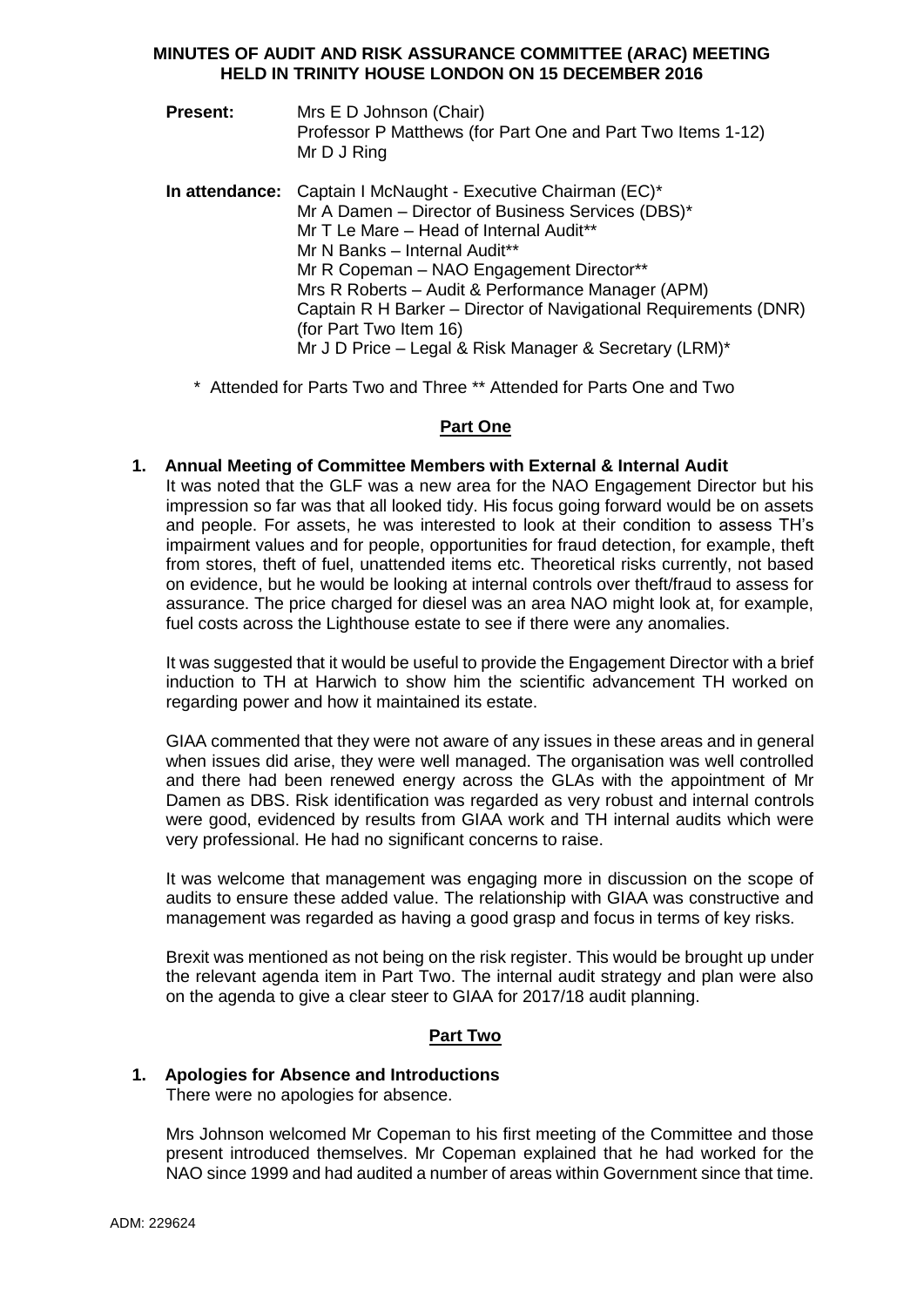# **2. Declarations of Interest**

Mrs Johnson declared that she had recently become a Non-Executive Director and Chair of the Audit Committee of the Raven Housing Trust. She did not see any conflict with her role at TH. There were otherwise no declarations beyond those already declared in the Register of Interests.

# **3. Minutes of Meeting – 15 September 2016**

Approved and signed.

### **4. Matters Arising**

All matters arising had been actioned or would be so at the appropriate time.

### **5. Audit and Risk Assurance Committee Terms of Reference**

LRM reported that the terms of reference for the Committee had undergone their annual review, as a result of which it was proposed to include a reference to the Committee's role in respect of fraud, bribery and whistle-blowing matters and to make a small number of editorial amendments. The Committee noted and approved the proposed changes for submission to the Board. **[Action: LRM]**

#### **6. GLF Audit Completion Report**

Mr Copeman reported that the GLF Completion Report for 2015/16 was being finalised. It was not anticipated that there would be any issues affecting the TH Accounts. If there were, he would advise accordingly. The GLF Accounts were likely to be signed off by the DfT Permanent Secretary in January.

#### **7. NAO Audit Strategy for 2016/17 Audit**

Mr Copeman presented the Audit Planning Report on the 2016-17 Financial Statement Audit. As set out in the proposed timetable, it was intended to bring the audit completion date forward compared to 2015/16. In this connection the ARAC noted that the Board would need to approve the Annual Report and Accounts earlier than previously, possibly in early July following consideration by the Committee. Mr Copeman agreed to revert to LRM with a timeline by which the Board would need to have approved the Report and Accounts. *COPERTY COPERTY COPERTY COPERTY COPERTY COPERTY COPERTY COPERTY* **COPERTY COPERTY COPERTY** 

In response to questions from the Committee, Mr Copeman confirmed that, whilst the NAO did not place direct reliance on the work of Internal Audit, this work was taken into account when considering the risk profile of the entity to be audited. In terms of significant risks to the Financial Statements, these were management override of controls and risk of fraud in revenue recognition which were standard risks for any audit. No change in the level of either risk was anticipated at this stage. The other two risks affecting TH were the risk of revaluation inaccuracy in terms of property, plant and equipment and the risk of high impairments and provisions as a result of damage due to the remote and exposed locations of Lighthouses. The audit would seek to establish whether assets were in the condition in which the organisation believed them to be. At the GLF level there was a risk of inappropriate exchange rates being used when consolidating Irish Lights figures into the GLF Accounts. Subject to no additional work being required, the audit fee would be the same as for the 2015/16 audit.

The Committee noted the position accordingly.

#### **8. Integrated Internal Audit Plan – Progress Report**

APM presented the progress report on the Integrated Internal Audit Plan, which remained largely on target and which she anticipated would be completed by year-end. As regards the governance and communications audit, as previously agreed, the governance aspect had been reallocated to a higher priority need, the tri-GLA Fleet Review. The number of days to be allocated to the communications audit was under consideration. In terms of other updates, the post project review audit was on track and the draft report had been received for the OP.57 audit of THV GALATEA. In terms of external audits the ISM Code Safety Management Certificate, International Ship & Port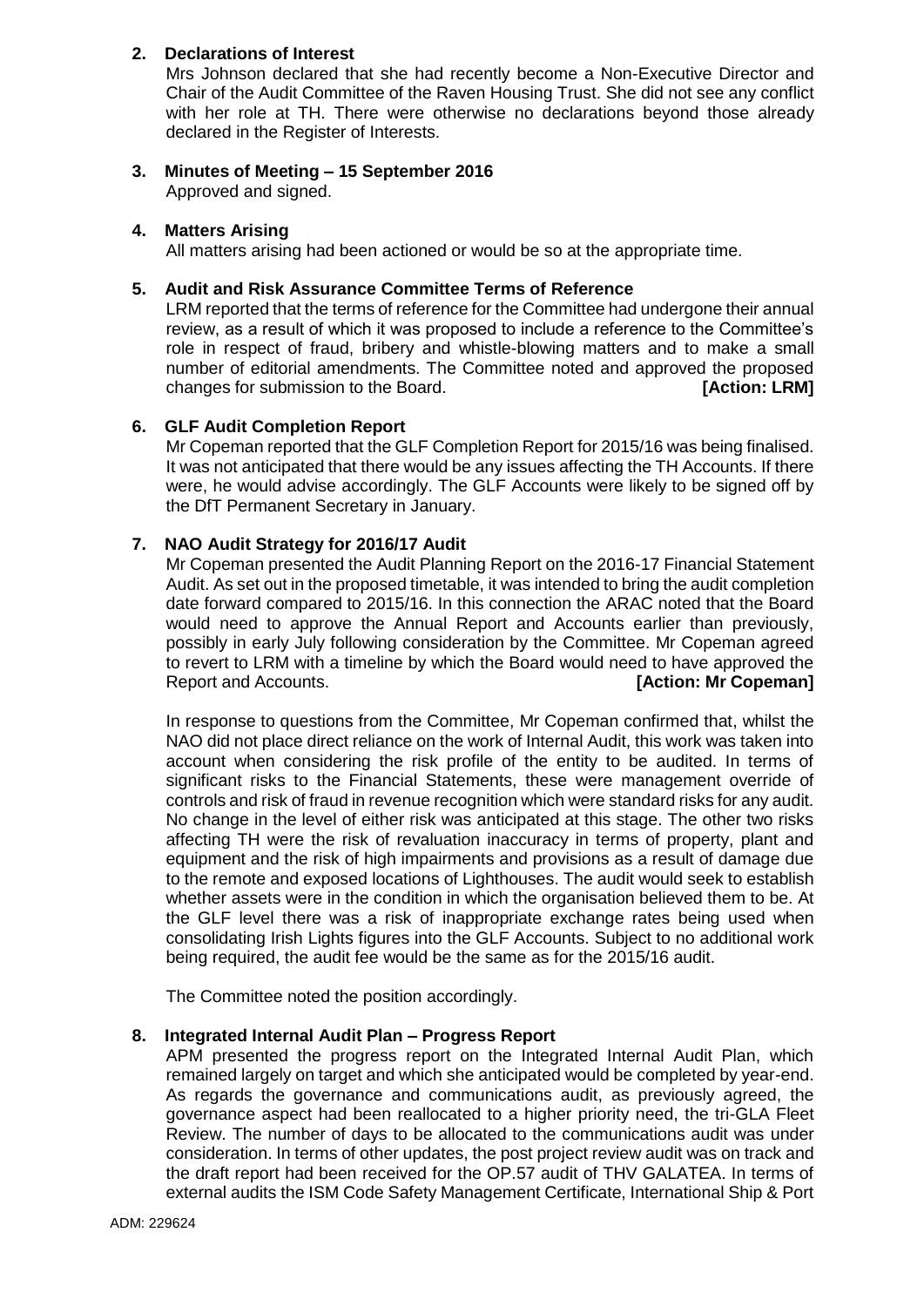Facility Security Code and Maritime Labour Convention renewal audit of THV ALERT had taken place. One non-conformity had been raised in respect of confined space entry, most of the actions arising from which had been closed out. In addition, there had been an ISO 9001/ISO 14001 and OHSAS 18001 surveillance audit at Swansea and Mumbles Lighthouse in October. No non-conformities had been raised. There had been five potential improvements against the OHSAS 18001 Standard.

### **9. Risk Appetite**

APM reported that a review had been carried out of TH's risk appetite in 2014/15 against the Treasury five-point scale of 'averse', 'minimalist', 'cautious', 'open', and 'hungry', the outcome of which was that the Board had agreed that risk appetite varied depending on the activity, ranging from 'averse' for key statutory safety of navigation work or compliance with legislation to 'cautious' or 'open' for some commercial work. The Internal Audit function was required to give the ARAC assurance that management was operating in line with the agreed risk appetite. To this end establishing the risk appetite in operation against that agreed for an activity formed part of the audit process. The results obtained during the audits carried out in 2016/17 showed that the risk appetite in operation was very largely in line with the agreed risk appetite. In noting the outcome, the ARAC agreed that future reports should include as an annex a summary of the key indicators for each of the five points of the Treasury scale. **[Action: APM]**

### **10. Report on Audit of Core Financial Controls**

Mr Le Mare presented the report on the audit of core financial controls, which was an audit carried out on an annual basis. The 2016/17 audit had focused on cash; purchases and payables; revenue and receivables; manual journals to the general ledger; commercial; and travel and subsistence. The audit had resulted in a substantial assurance rating that the framework of governance, risk management and control was adequate and effective. Mr Copeman confirmed that the scope and outcome would be taken into account in the NAO's risk rating for its forthcoming audit. He added in this connection that the NAO's audit was of the GLF and he would therefore produce with the GLF Audit Strategy an appendix for each GLA. **[Action: Mr Copeman]**

Mr Le Mare added that the core financial controls audit had resulted in two low-priority findings covering (i) bank account signatories albeit mitigated by a number of other controls and (ii) two issues in relation to the 25 sample travel and subsistence claims audited. In both cases Management was taking action to address the issues identified. The ARAC noted the report.

#### **11. Report on Implementation of Audit Report Matters**

APM reported that there were issues outstanding from two GIAA audits. The first was in respect of the Buoy Yard Team Member with facilities management responsibility participating in a business continuity audit. It would be closed out during the following week with a planned exercise. The IT resilience, user and rights management audit had resulted in four low-priority findings. Work was progressing as set out in the Report. Some of the target dates had been amended for the reasons stated. All three recommendations arising from the table-top major incident exercise 'Wavewash' had been completed. It was anticipated that a number of outstanding in-house Internal Audit recommendations with the Marine Operations Manager would be closed out before the next meeting. The ARAC noted the report and the revised close-out dates for the IT resilience, user and rights management audit.

#### **12. Draft Management Assurance Statement**

APM presented the draft Management Assurance Statement for the period from April to December 2016. The Statement had incorporated improvements and changes to the question sets since 2015/16. The responses had been reviewed by the Senior Management Team and the Executive Committee. Since submission of the draft Statement to the Executive Committee, the question in respect of anti-fraud and bribery training at 1.2.1 had been modified by the DfT resulting in the rating for Section 1.2 being increased from 'moderate' to 'substantial'. The ARAC noted the reasons for the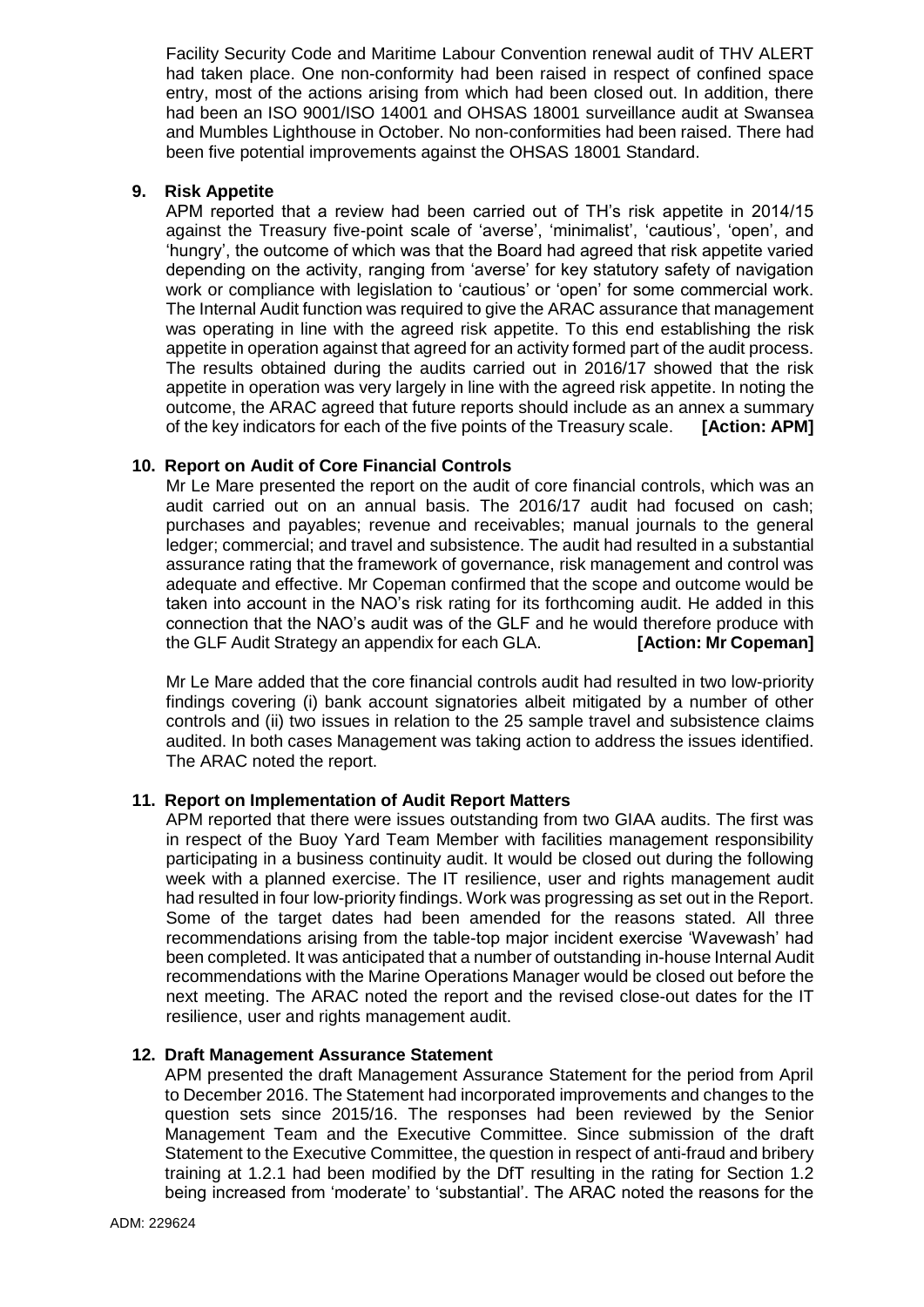level of assurance in respect of the performance management and knowledge and records management being moderate. The Committee considered that the response to question 2.5.3 in the contract management section in respect of training should be changed to 'all' resulting in the rating being increased to 'substantial'. It also asked that the approach to section 3.2 (analytical assurance) be further reviewed with the Director of Navigational Requirements, together with Section 3.5 (Research), in order to acknowledge the core function of Trinity House. **[Action: APM]**

Mr Le Mare reported that the original intention had been to take a more principles based approach to the 2016/17 Statement and noted that answers could be in some cases be better tailored to reflect the particular practices / controls in place within Trinity House. The example used was 6.5 personal security as, whilst Trinity House did not carry out national security vetting, other effective controls were applied in relation to recruitment. The APM agreed to review 6.5 in liaison with the HR Manager.

# **[Action: APM]**

The ARAC noted that the GLAs were to share their proposed responses at the next IGC 6 (Legal & Risk) meeting and that the Executive Chairman would submit the return with a covering note. The ARAC agreed that the Management Assurance Statement once finalised should be circulated for sign-off by members. **[Action: APM]**

# **13. Three Year Internal Audit Strategy & Plan 2017/18**

APM presented a report setting out the business activities proposed for review by GIAA during 2017/2018, subject to agreement of audit fees. For 2016/2017 following an internal audit planning workshop, a refreshed three year Internal Audit Strategy and Plan had been developed and agreed by the ARAC in April 2016. Due to changes in management in 2016, there were some refreshed ideas as to where GIAA could place most value on activities to be audited. As the in-house team had carried out an audit of the survey process in 2016/17, it was proposed that the work to be undertaken by GIAA on the process be replaced by a mid-term review of the tri-GLA Fleet Review project. The ARAC agreed. The Committee also agreed that 12 days on public relations were more than was necessary and that significantly fewer days would suffice potentially releasing days for other audit work. In a response to a question from DBS, Mr Le Mare confirmed that the total days shown were indicative and there was flexibility in the terms of carrying over audit days to the next year. Mr Le Mare and APM agreed to rework the Plan in the light of the feedback received for consideration at the next meeting and as part of the 2017/18 Integrated Internal Audit Plan. **[Action: Mr Le Mare/APM]**

### **14. Review of Internal Audit Arrangements**

The ARAC noted that the MOU with GIAA was for 12 months and subject to annual review. Mr Le Mare reported that he was content with the operations of the contract. The ARAC noted this and other feedback and agreed that the function was generally providing added value and was responsive to the changing environment and the level of risk. It would discuss the matter further in Part Three.

### **15. Report on Corporate & Organisational Risk Registers**

LRM reported on the outcome of the latest review of the Corporate Risk Register (CRR) and the Organisational Risk Register (ORR) which sat beneath it. The ARAC and the Board reviewed the latter annually in December/January. In terms of the CRR, as anticipated, the risk of an adverse outcome to the Fleet Review process remained the most significant risk and had increased slightly for the reasons given in his report. A new risk had been added covering the possibility of industrial action by the Support Vessel Service, details of which DBS provided to the ARAC.

Mr Le Mare noted the reference to being drawn into e-PIMS under the policy risk in the ORR and reported that GIAA had been commissioned to undertake a cross-DfT review of e-PIMS compliance, as set out in the letter from the DfT Director of Group Commercial Services to EC. GIAA was looking to finalise the organisations in scope and he would follow up TH's involvement separately with LRM. **[Action: Mr Le Mare]**